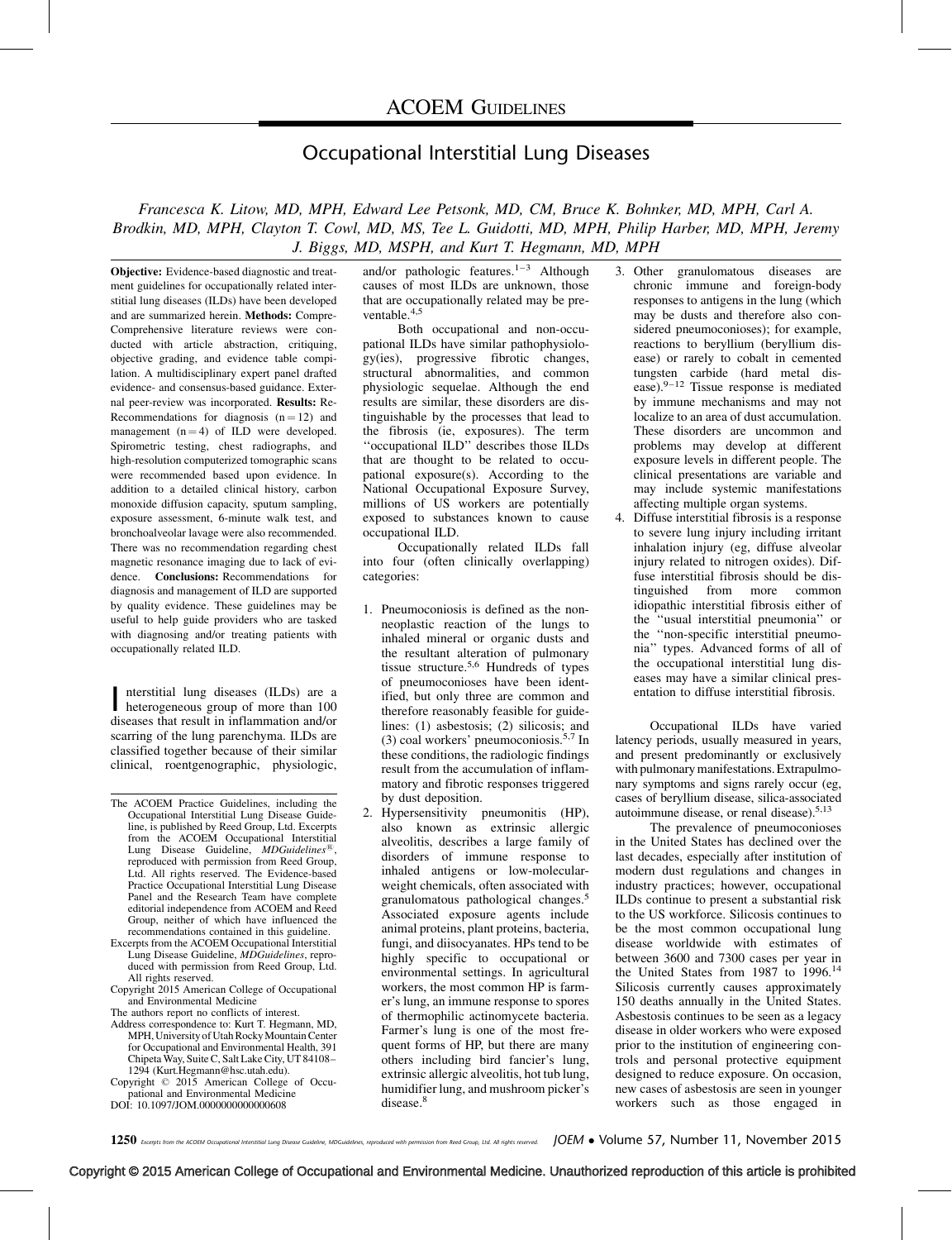insulation removal without proper preventive measures including respiratory protection, engineering controls (eg, exhaust ventilation), and work practices (eg, wet processes)[.15](#page-4-0) Coal workers' pneumoconiosis, which was declining in incidence for decades, has been rising in prevalence in recent years for reasons that are unclear.<sup>[16,17](#page-4-0)</sup> Other ILDs tend to be localized due to specific regional occupations and are not generally monitored closely. Some data on cases andtrends of work-related lung disease are available in case studies and trends documented through the National Institute for Occupational Safety and Health's Work-Related Lung Disease Surveillance System [\(http://www2a.cdc.gov/drds/WorldReportD](http://www2a.cdc.gov/drds/WorldReportData/html/SourcesOfData.asp) [ata/html/SourcesOfData.asp\)](http://www2a.cdc.gov/drds/WorldReportData/html/SourcesOfData.asp).

## GUIDELINE FOCUS/TARGET POPULATION

The American College of Occupational and Environmental Medicine's (ACOEM's) Occupational Interstitial Lung Disease Guideline is designed to provide health care providers with evidence-based guidance on the diagnosis and management of occupational ILD. This study summarizes findings from that Guideline (77 pages, 184 references).

Detailed methodology documents used for development of this guideline (including evidence selection, scoring, incorporation of cost considerations, and formulation of recommendations) have been previously published.[18–20](#page-4-0)Guidance and recommendations are developed with sufficient detail to facilitate assessment of compliance (Institute of Medicine) and auditing/ monitoring (Appraisal of Guidelines for Research and Evaluation). The only Appraisal of Guidelines for Research and Evaluation<sup>[18](#page-4-0)</sup> and Institute of Medicine criterion not adhered to is incorporation of the views of the target population. Employees with occupational ILD were not involved in the panel or external review process. In accordance with the Institute of Medicine's Trustworthy Guidelines, this guideline underwent external peer review by individuals and professional societies familiar with this topic; detailed records are kept, including responses to external peer reviewers.<sup>21</sup>

The literature is routinely monitored and formally searched at least every 3 years for evidence that would change any of the recommendations. This guideline will be updated at least every 3 years or more frequently should evidence require it. These are recommendations for practitioners and decisions to adopt a particular course of action must be made by trained practitioners on the basis of available resources and the particular circumstances presented by the individual patient.

#### EVIDENCE REVIEW AND **GRADING**

All evidence related to ILD in searching four databases (PubMed, EBSCO, Cochrane Library, and Scopus) was included in this guideline. Comprehensive searches for evidence were performed for all databases through July 2015 to help ensure complete study capture. Reference lists of included articles were reviewed for inclusion. All included studies were abstracted and scored for quality. Guidance and recommendations were drafted based upon a table of evidence from abstracted data and objective scoring of epidemiological evidence of each study.

Recommendations are evidencebased on synthesis of the complete published body of literature on the topic of occupational ILD. Recommendations were graded from (A) to (C) in favor or against a specific diagnostic test or treatment, with (A) level recommendations having the highest quality body of literature. Quality evidence was developed into the evidencebased recommendations. Level (I) recommendations are based on insufficient published evidence and grounded in analogy to other similar treatments or diagnostic tests combined with panel consensus. In the context of these guidelines, ''insufficient'' indicates that the evidentiary base is too limited to support a formal and conclusive determination, not that the evidence does not support the recommendation. Recommendations and evidence tables were reviewed and amended by the multi-disciplinary Evidence-based Practice Occupational ILD Panel. Articles scoring moderate or high quality were included.<sup>2</sup> Search strategies identified 955 article titles that were screened and all potentially appropriate study abstracts were reviewed and evaluated against specified inclusion and exclusion criteria. A total of 73 studies were included in these analyses. This guideline achieved 100% panel agreement on all recommendations.

### **RESULTS**

Twelve recommendations were formulated for diagnostic testing (Table 1), of which six recommended in favor of the testing. There were four recommendations formulated for the management of occupational ILD (Table 2); all four were recommended.

### SPIROMETRIC TESTING

Spirometry is an integral tool in the evaluation and assessment of the worker with suspected occupational ILD. Evidence ratings evaluate and isolate the specific contribution of the modality, taken alone, for clinical diagnosis and management, not

the need to obtain them as guidance in the evaluation. Spirometry was moderately recommended (evidence level B), for use in both the surveillance of workers and the clinical evaluation of potential ILD. Workers in occupations with exposures that are either known or thought to be associated with development of occupational ILD should have screening spirometric testing. This generally includes a baseline as well as periodic testing (that is most often annual) for ongoing exposures. Patients with a history of, and imaging consistent with, ILD should also have diagnostic spirometric testing. For those who have previously undergone spirometry, changes in test results should be evaluated over time. Interpretation of spirometric values over time calculates the magnitude of the loss (eg, in forced expiratory volumes), provides inferences on the variability of the earlier results, and suggests the duration of followup. When appropriate methods are used, longitudinal interpretation may facilitate early detection of important disease processes and provide objective correlation with changes in reported respiratory symptoms over time.[22–24](#page-4-0) ACOEM recommends that individuals with a decrement in forced expiratory volume in the first second  $(FEV<sub>1</sub>)$  over time that is 15% more than that expected from aging alone should undergo further investigation.[25](#page-4-0)

Current American Thoracic Society/ European Respiratory Society (ATS/ERS) recommendations categorize the severity of impairment based solely upon reductions in the  $FEV<sub>1</sub>$  as a percent of predicted as this measurement will decrease along with forced vital capacity (FVC) in moderateto-severe restrictive impairment:  $mild =$  $FEV<sub>1</sub>$  between the lower limit of normal and 70% of predicted; moderate =  $FEV_1$ 60% to 69% of predicted; moderately severe =  $FEV_1$  50% to 59% of predicted; severe =  $FEV_1$  35% to 49% of predicted; and very severe =  $FEV_1$  less than 35% of predicted[.26](#page-4-0) Nevertheless, this approach may not entirely reflect the impact of the occupational ILD disease process on the individual's functional status.

## Chest Radiographs

Chest imaging is an integral tool in the evaluation and assessment of the worker with suspected occupational ILD. Evidence ratings evaluate and isolate the specific contribution of the modality, taken alone, for clinical diagnosis and management, not the need to obtain them as guidance in the evaluation. Chest radiographs (posterior-anterior and lateral) are moderately recommended (evidence level B) for use in the diagnosis of asbestosis, silicosis, or coal workers' pneumoconiosis. They are

 $\mathbb O$  2015 American College of Occupational and Environmental Medicine Excerpts from the ACOEM Occupational Interstitial Lung Disease Guideline, MDGuidelines, reproduced with permission from Reed Group, Ltd. All rights r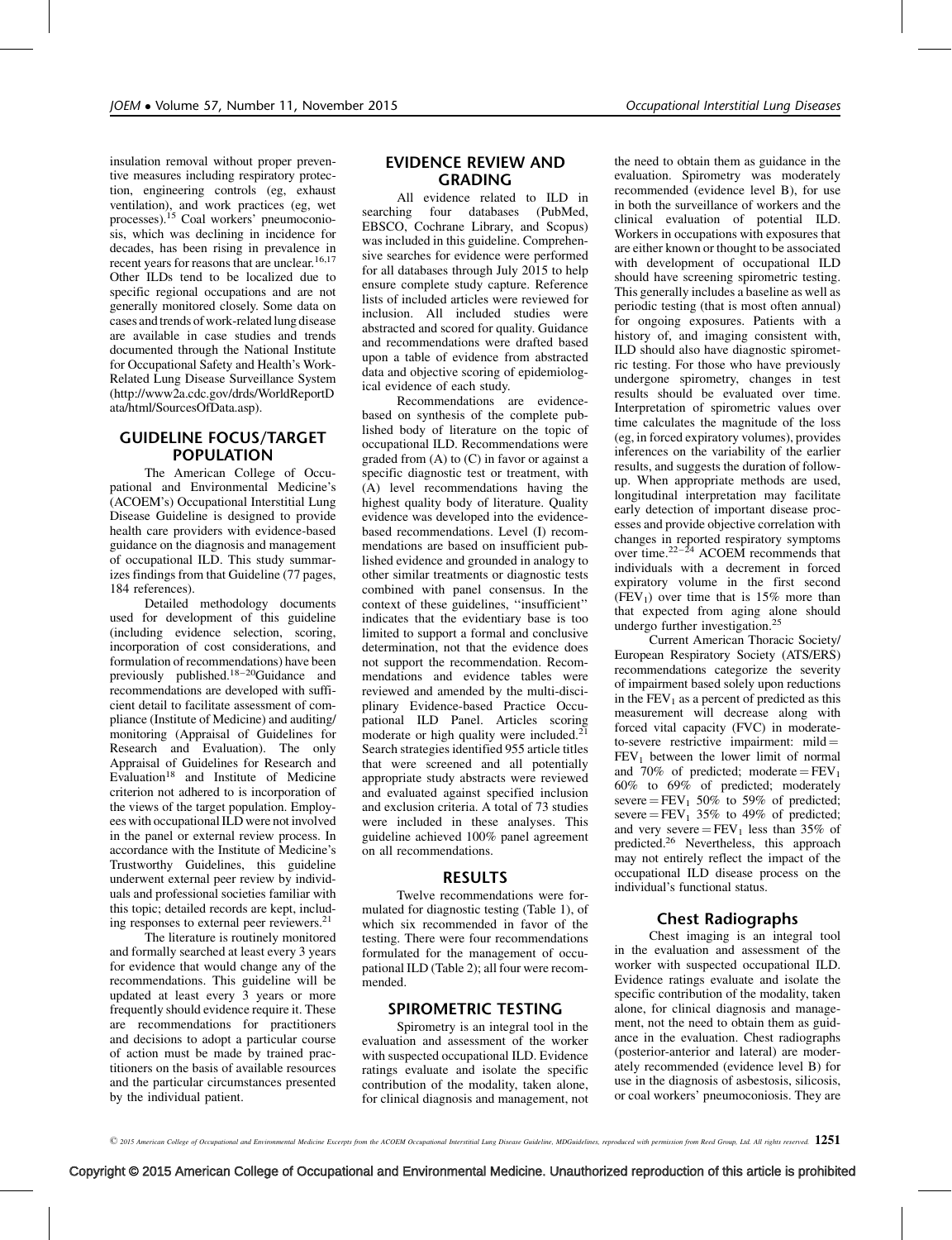|  | <b>TABLE 1.</b> Summary of Evidence-Based Recommendations for Diagnostic Testing of Occupational ILD |  |  |
|--|------------------------------------------------------------------------------------------------------|--|--|
|  |                                                                                                      |  |  |

| <b>Test</b>       | <b>Recommendation(s)</b>                                                                                                                                                                                                                       |  |  |  |
|-------------------|------------------------------------------------------------------------------------------------------------------------------------------------------------------------------------------------------------------------------------------------|--|--|--|
| Spirometry        | Spirometry for the diagnostic work up and monitoring of individuals at risk of occupationally related ILD and in surveillance<br>programs in conjunction with other diagnostic testing—moderately recommended, evidence $(B)^*$                |  |  |  |
| Chest radiographs | Chest radiographs (posterior-anterior and lateral) for diagnosis of occupational ILD based on the following criteria:<br>Diagnosis of silicosis, asbestosis, or coal workers' pneumoconiosis—moderately recommended, evidence (B) <sup>*</sup> |  |  |  |
|                   | Diagnosis for other occupational ILD, including but not limited to chronic beryllium disease, HP, and hard metal disease—<br>recommended, insufficient evidence (I)*                                                                           |  |  |  |
| <b>HRCT</b>       | HRCT scans for the diagnosis of occupational ILD based on the following criteria:                                                                                                                                                              |  |  |  |
|                   | Diagnosis of asbestosis, coal workers' pneumoconiosis, or chronic beryllium disease—strongly recommended, evidence (A)<br>Diagnosis of silicosis—moderately recommended, evidence (B)                                                          |  |  |  |
| $DL_{CO}$         | $DL_{CO}$ for use in diagnosing occupational lung disease—recommended, evidence (C)                                                                                                                                                            |  |  |  |
| Sputum            | Sputum, both induced and spontaneous, as an aid for the diagnosis of occupational lung disease caused by asbestos—<br>recommended, evidence (C)                                                                                                |  |  |  |
| <b>BAL</b>        | BAL as an aid for the diagnosis of occupational lung disease caused by asbestos—recommended, evidence (C)                                                                                                                                      |  |  |  |
|                   | DAI beangkagbuadan launga DI - saekan manarida diffusing aangaituu IID kunggaganistiwitu ngamaatida. IIDCP bigk egaghutiga aangautad tamagangkuu II D interestif                                                                               |  |  |  |

olar lavage; DL<sub>CO</sub>, carbon monoxide diffusing capacity; HP, hypersensitivity pneumonitis; HRCT, high-resolution computed tomography; ILD, interstitial lung disease.

Spirometry and chest radiographs are assumed to be performed on every case as part of the initial assessment.

recommended, but with insufficient evidence (I) for other occupational ILDs (chronic beryllium disease, HP, hard metal disease). Chest radiographs are a part of the usual evaluation of patients with respiratory symptoms. They are widely used for diagnosis and monitoring of ILDs. Chest radiographs show opacities, which represent the accumulation of these types of dust and the body's reaction to those exposure(s).  $27-31$ 

It is recommended that chest radiographs be performed by trained technicians according to the American College of Radiology/Society for Pediatric Radiology Practice Guidelines.<sup>[32](#page-4-0)</sup> Physicians who interpret chest radiographs for diagnosis and medical surveillance of occupational ILD should have appropriate training, experience, and skills.

#### High-Resolution Computed Tomography Scans

High-resolution computed tomography (HRCT) scans are strongly recommended (evidence level A) for diagnosis of asbestosis, coal workers' pneumoconiosis, or chronic beryllium disease. An HRCT scan is moderately recommended (evidence B) for diagnosis of silicosis. These recommendations are particularly for specific indications.

HRCT scans should be performed by trained technicians and according to

American College of Radiology guidelines[.32](#page-4-0) Readers of HRCT scans for occupational lung disease should have appropriate training and experience. These scans may be performed in both supine and prone positions and should be done at maximal inspiration.<sup>[33](#page-4-0)</sup> There is also evidence to support scanning the entire thorax in patients with asbestosis, particularly to evaluate the presence of apical disease.<sup>3</sup> HRCT scanning is recommended when the findings make occupational ILD reasonably likely and when the chest radiograph alone is insufficient. Although useful in diagnosis of occupational ILD, an HRCT scan is not an essential part of the evaluation if chest radiographs document an occupational ILD that is consistent with the workers' exposure. If there are atypical features, subtle abnormalities on routine radiography, and/or competing causes for the findings, then an HRCT scan may be especially helpful in confirming or excluding a diagnosis of occupational ILD.

#### Carbon Monoxide Diffusing Capacity

Measurement of carbon monoxide diffusing capacity  $(DL_{CO})$  is recommended (evidence level C) for use in diagnosing ILD.  $DL_{CO}$  should be performed according to the 2005 ATS/ERS statement.<sup>[35](#page-4-0)</sup> It is

recommended that at least two DL<sub>CO</sub> tests be performed and the average reported, and it is further recommended that the measurements from these two tests agree within 10%.[35](#page-4-0) Smoking status must be obtained as cigarette smoking may cause measureable baseline levels of carbon monoxide causing an increased back-pressure and elevated carboxyhemoglobin measure-ments.<sup>[35](#page-4-0)</sup>

#### Sputum Samples and Bronchoalveolar Lavage

Sampling of sputum, both induced and spontaneous, is recommended (evidence level C) for diagnosing asbestosrelated ILD. Sputum is less reliable than bronchoalveolar lavage (BAL) sampling because of the difficulty in obtaining quality specimens<sup>36</sup>; however, sputum sampling has the advantages of being non-invasive and less expensive when compared with BAL.

BAL is recommended (evidence level C) as an aid to the diagnosis of ILD caused by asbestos. BAL should be performed according the ATS/ERS guide-lines on performance of BAL for ILD.<sup>[37](#page-4-0)</sup> BAL is a high-cost procedure with a moderate risk of adverse events. This must be considered when deciding if BAL is a necessary step in the diagnosis

#### TABLE 2. Summary of Recommendations for Management of Occupational ILD

#### Recommended

Pharmacological treatment of occupational interstitial lung disease follow established guidelines for treatment of ILD (I) Exposure assessment should be completed for workers diagnosed with occupational interstitial lung disease (I) Six-minute walk test in individuals with ILD as a means to monitor response to treatment or progression of the disease (C) Process of decision-making as to whether a worker who has been diagnosed with occupational ILD might return to a specific job/exposure should follow the flowchart (Fig. 1) below (I)

ILD, interstitial lung disease.

 $1252$  Excerpts from the ACOEM Occupational Interstitial Lung Disease Guideline, MDGuidelines, reproduced with permission from Reed Group, Ltd. All rights reserved.  $\quad$  2015 American College of Occupational and Environme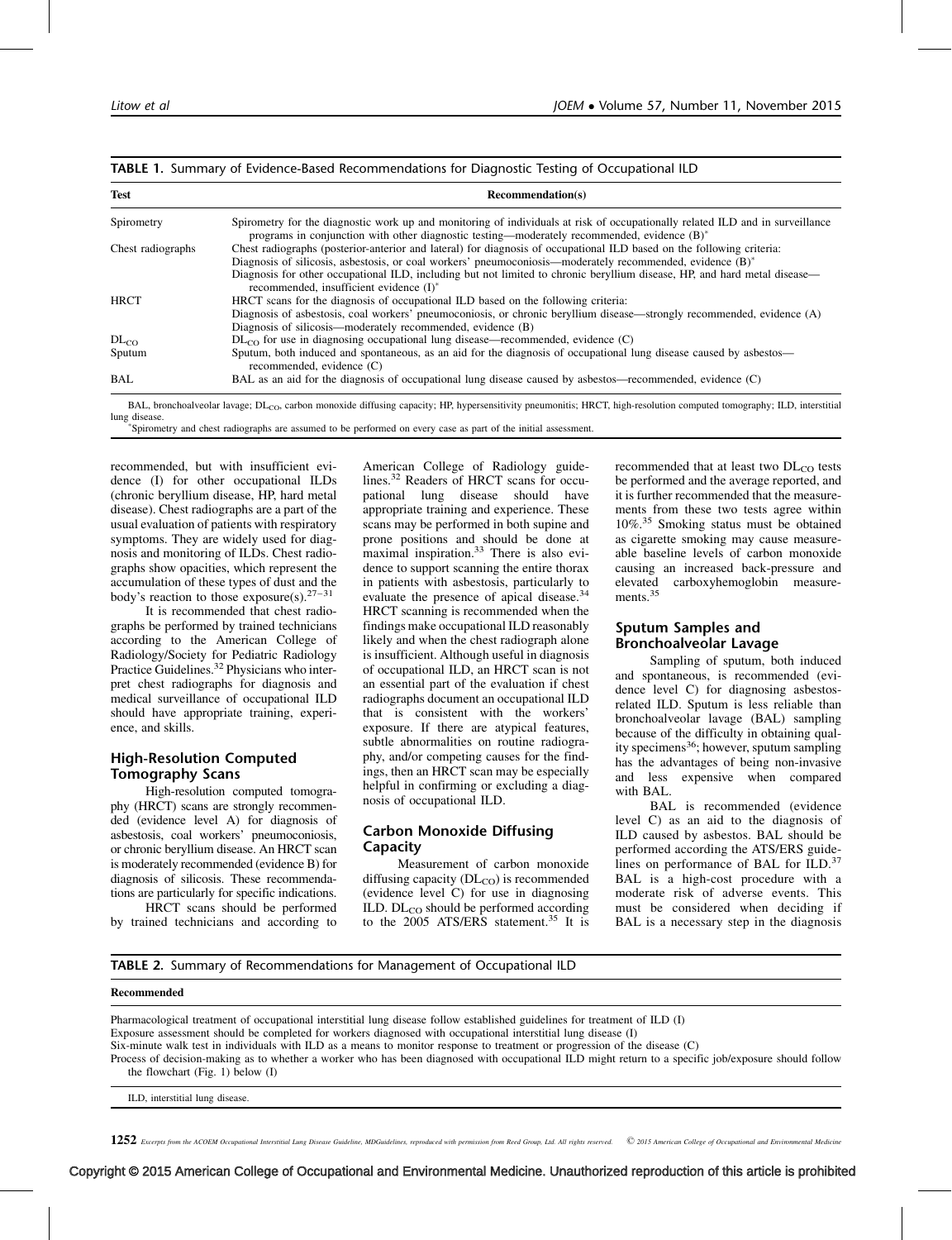

FIGURE 1. Flowchart for work disposition determinations for workers with occupational interstitial lung diseases.

of occupational ILD. It is particularly indicated when a definitive diagnosis is required and/or to help address potentially competing causes of ILD.

### MANAGEMENT OF OCCUPATIONAL ILD

This guideline also addresses management of occupational ILD after diagnosis. Apart from hypersensitivity pneumonitis and the granulomatous occupational ILDs, the literature reviewed did not support a recommendation for specific drug therapy directed at controlling the underlying fibrotic process. The panel recommended, with insufficient evidence (I), that supportive pharmacological treatment of inorganic pneumoconioses follow established guidelines for treatment of nonoccupationally related ILDs.

In addition, it is recommended with insufficient evidence (I) that an exposure assessment be completed for workers diagnosed with occupational ILD. It is further recommended to educate all parties that complete avoidance of further exposure to the identified agent is preferred; however, due to economic constraints of job change or loss, complete removal is not always feasible. In these cases, reduction of exposure to the lowest feasible level with frequent monitoring to assure early recognition of disease acceleration or cardiopulmonary complications is recommended. The coordinated use of the following five

strategies is recommended for the management of workers diagnosed with occupational ILD:

- 1. General management of restrictive lung disease due to interstitial fibrosis.
- 2. Specific management of the underlying disease.
- 3. Specific management of comorbidities. 4. Prevention of further loss of lung func-
- tion and major complications.
- 5. Evaluation of work capacity and fitness for duty.

It is recommended to use the 6 minute walk test (evidence level C) to monitor response to treatment or progression of ILDs. This test should be conducted in accordance with the ATS recommendations for conducting the 6 minute walk test.[38](#page-4-0)

The general management of ILD includes supplemental oxygen if desaturation is documented. Systemic glucocorticosteroids may be effective when used judiciously in hypersensitivity pneumonitis and beryllium disease. Glucocorticosteroids have occasionally reported modest effects in other ILDs such as silicosis, asbestosis, and coal worker's pneumoconiosis.[39,40](#page-4-0) Bronchodilators and inhaled corticosteroids may have a role in the presence of an accompanying airways effect, as in HP, cobalt-induced asthma, or dust-related airway diseases.

#### **DISCUSSION**

This is the first occupational ILDrelated guideline published that is based on literature review, literature grading, and expert panel consensus. It is a robust resource for both the front-line practicing physician, the occupational medicine specialist, and pulmonary/allergy specialists who diagnose and manage occupationally related ILDs. The strengths of this guideline include the following: (1) comprehensive literature search; (2) a large database of studies from which to base recommendations; (3) the methodological literature abstraction and grading; (4) the expert medical panel; and (5) expert external review processes. The main weaknesses stem from a general lack of high-quality diagnostic and treatment studies that are specific to occupationally related ILDs. Further rigorous studies are needed in occupational settings for both diagnosis and management of occupationally related ILD.

### ACKNOWLEDGMENTS

The Evidence-based Practice Interstitial Lung Disease Panel recognizes the considerable work of Mary C. Townsend, DrPH, who served as a consultant to the Panel for the spirometry section, and the managing editors—Marianne Dreger, MA (Production) and Julie A. Ording, MPH (Research). The Interstitial Lung Disease Panel also appreciates the research for this guideline that was conducted by the

 $\mathbb O$  2015 American College of Occupational and Environmental Medicine Excerpts from the ACOEM Occupational Interstitial Lung Disease Guideline, MDGuidelines, reproduced with permission from Reed Group, Ltd. All rights r